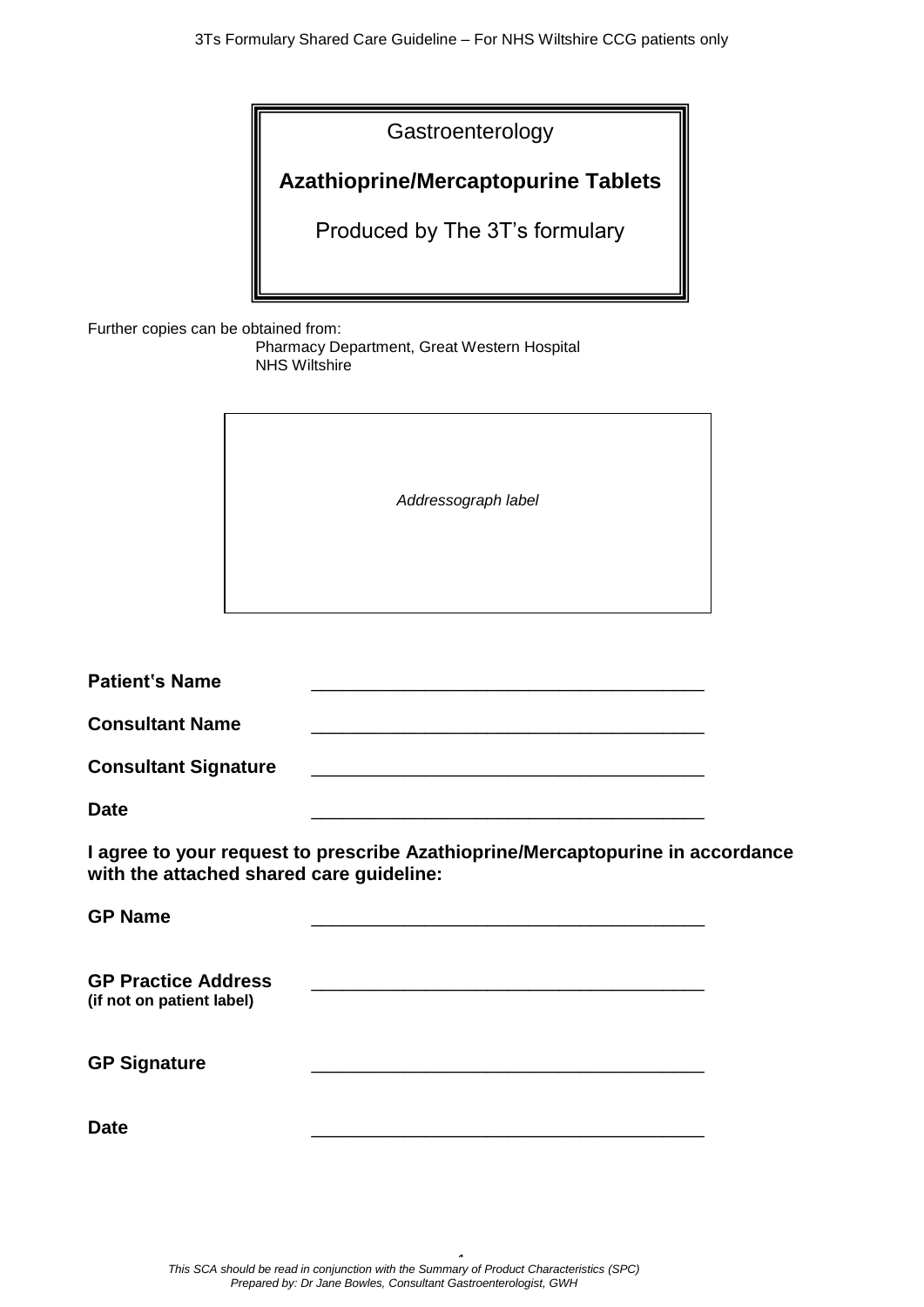# **Azathioprine/Mercaptopurine Tablets (TLS Amber)**

(Please see list of indications covered by this shared care guideline on page 3)

## **AREAS OF RESPONSIBILITY FOR THE SHARING OF CARE**

This shared care agreement outlines how responsibility for prescribing azathioprine/mercaptopurine tablets might be shared between specialist and general practitioner (GP). GPs are invited to participate. If the GP is not confident to undertake these roles, then he or she is under no obligation to do so. In such an event, the total clinical responsibility for the patient for the diagnosed condition remains with the specialist. If a specialist asks the GP to prescribe this drug, the GP should reply to this request as soon as possible.

Sharing of care assumes communication between the specialist team, GP and patient. The intention to share care is usually explained to the patient by the doctor initiating treatment. It is important that patients are consulted about treatment and are in agreement with it.

The doctor who prescribes this medication legally assumes clinical responsibility for azathioprine/mercaptopurine tablets and the consequences of its use. Azathioprine/Mercaptopurine are indicated but not licensed for use in inflammatory bowel disease and autoimmune hepatitis, and hence are used in an off-label manner.

### **RESPONSIBILITIES and ROLES**

#### **Specialist team responsibilities**

- 1 Initiate treatment, prescribe at least the first two months' supply of medication, and monitor the patient during this period.
- 2 Do baseline assessment pre-treatment (see page 3 for details).
- 3 Discuss the benefits and side effects of treatment with the patient and emphasise the importance of regular monitoring. Patients should be told to immediately report any signs or symptoms of bone marrow suppression (bleeding/bruising etc).
- 4 Ask the GP whether he or she is willing to participate in shared care, and discuss the shared care arrangement with the patient & obtain their consent.
- 5 Ensure compatibility of azathioprine/mercaptopurine with other concomitant medication. Check TPMT level.
- 6 Supply GP with clinic letter or discharge letter within 14 days of a hospital out-patient review or in-patient stay.
- 7 Review the patient's condition and monitor response to treatment at least annually or as deemed clinically necessary.
- 8 Give advice to the GP concerning ongoing prescribing, monitoring, dosage adjustments and when to stop treatment.
- 9 Report adverse events to the MHRA & GP.
- 10 Ensure clear backup arrangements exist for GPs to obtain additional advice and support should they need it.

## **General Practitioner responsibilities**

- 1 Reply to the request for shared care as soon as possible.
- 2 Prescribe medicine at the dose recommended by the specialist.
- 3 Undertake monitoring as per monitoring schedule on page 3 with particular reference to leucopenia.
- 4 Ensure compatibility of azathioprine/mercaptopurine with other concomitant medication.
- 5 Refer promptly to specialist team when any loss of clinical efficacy is suspected (e.g. worsening of diseaserelated symptoms, new symptoms suggestive of disease recurrence or progression) or intolerance to therapy occurs.
- 6 Report to and seek advice from the specialist on any aspect of patient care that is of concern to the GP and may affect treatment.
- 7 Stop treatment on the advice of the specialist.
- 8 Report adverse events to the specialist and MHRA.

#### **Patient's role**

- 1 Attend all appointments with GP and specialist, including appointments for blood tests and other monitoring.
- 2 Report to the specialist or GP if the patient does not have a clear understanding of the treatment.
- 3 Share any concerns in relation to treatment with medicine.
- 4 Inform specialist or GP of any other medication being taken, including over-the-counter products.
- 5 Report any adverse effects to the specialist or GP whilst taking the medicine.
- 6 Store the medicines safely, out of the reach of children and vulnerable people.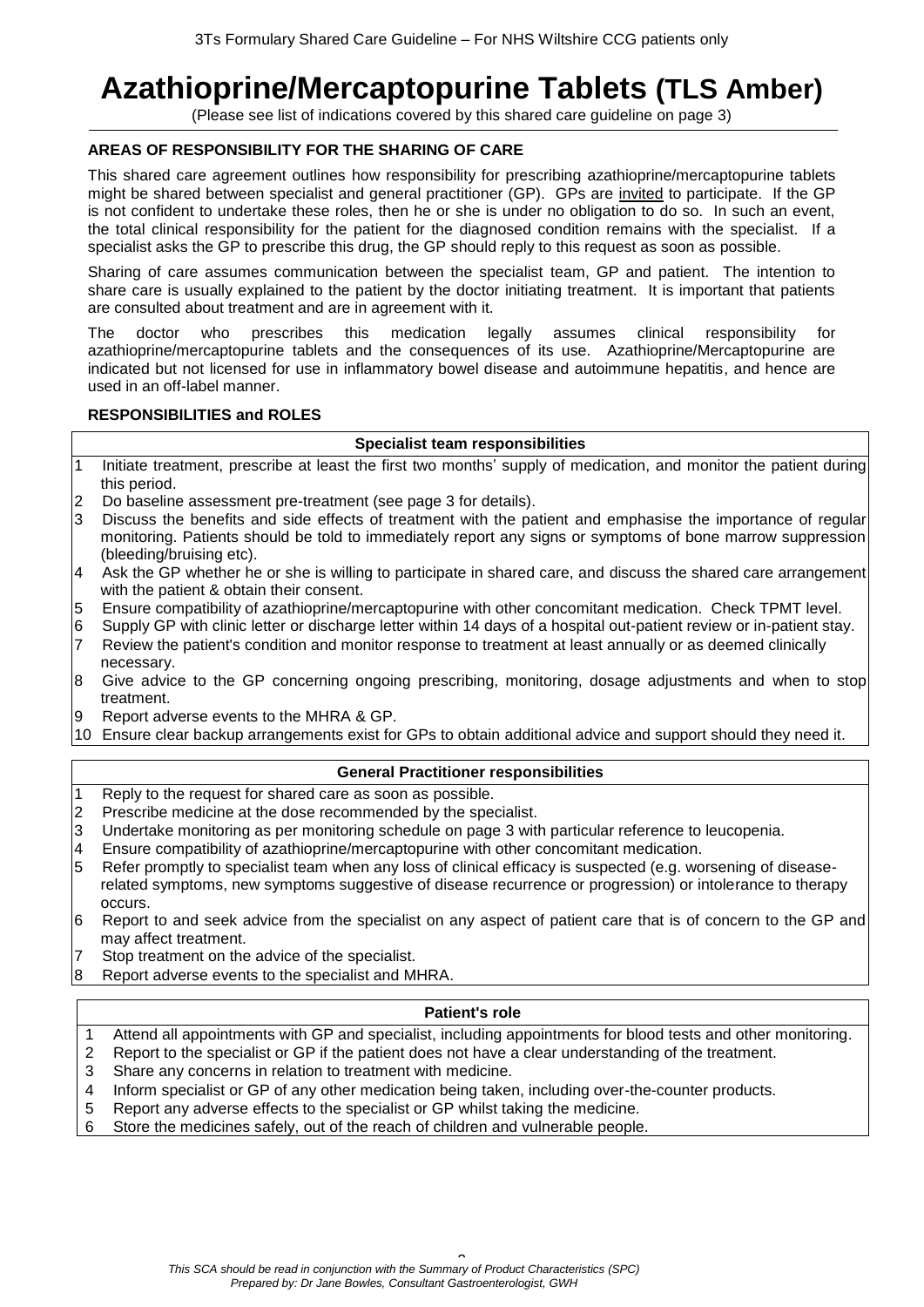## **BACK-UP ADVICE AND SUPPORT**

| <b>Contact Details</b>                                                                           | <b>Telephone Number</b> | <b>E-mail Address</b>          |  |  |
|--------------------------------------------------------------------------------------------------|-------------------------|--------------------------------|--|--|
| Gastroenterology Drug Monitoring Helpline                                                        | 01793 607402            | gastro.prescription@gwh.nhs.uk |  |  |
| The drug monitoring helpline utilises an answer machine and will be responded to within 24 hours |                         |                                |  |  |
| Monday to Friday                                                                                 |                         |                                |  |  |

#### **SUPPORTING INFORMATION**

#### **Indications**

- Ulcerative colitis (unlicensed)
- Crohn's disease (unlicensed)
- Autoimmune hepatitis

#### **Pre-Treatment Assessment will include**

- Full blood count
- U+E's
- $\bullet$  LFT's
- Hepatitis B and C
- $\bullet$  HIV
- EBV
- Varicella serology

#### **Dosage and administration**

- The usual once daily dose of Azathioprine is 2-2.5mg/kg/day and Mercaptopurine is 1-1.5mg/kg/day for IBD and Azathioprine 1-1.5mg/kg/day and Mercaptopurine 1mg/kg/day for autoimmune hepatitis. The dose should be adjusted based on clinical response and haematological tolerance.
- Administer with or immediately after food.
- Therapeutic effect may only be evident after several weeks of treatment

#### **Contra-indications and precautions for use**

- Hypersensitivity to azathioprine or any of the excipients.
- Limit exposure to sunlight & UV light, patients should wear protective clothing and high factor sunscreen
- In patients with renal or hepatic insufficiency doses should be at the lower end of normal range.

#### **Side-effects**

Nausea when first starting treatment can be relieved by administering with food. Please note: A raised MCV is common and not a reason to stop treatment

| Very Common | Leucopenia, depression of bone marrow function                                           |
|-------------|------------------------------------------------------------------------------------------|
| Common      | Thrombocytopenia                                                                         |
| Uncommon    | Viral, fungal & bacterial infections, anaemia, pancreatitis, hypersensitivity reactions, |
|             | Cholestasis & degeneration of liver function tests                                       |
| Rare        | Agranulocytosis, pancytopenia, aplastic anaemia, megaloblastic anaemia, colitis,         |
|             | Erythroid hypoplasia, alopecia, photosensitivity, neoplasms                              |
| Very Rare   | Reversible pneumonitis, Stevens-Johnson Syndrome & toxic epidermal necrolysis            |

*Please note that the following convention has been used for the classification of side-effects: very common ( 1/10), common (≥ 1/100 to <1/10), uncommon (≥ 1/1,000 to <1/100), rare (≥ 1/10,000 to <1/1000) and very rare (<1/10,000).*

Refer patient back to the specialist if any of these side-effects cause concern. Refer to the SPC for a full list of adverse effects & further information [http://www.medicines.org.uk.](http://www.medicines.org.uk/)

*This medicine does not have black triangle (▼) status. Serious suspected reactions (even if well recognised or causal link uncertain) should be reported to the MHRA.*